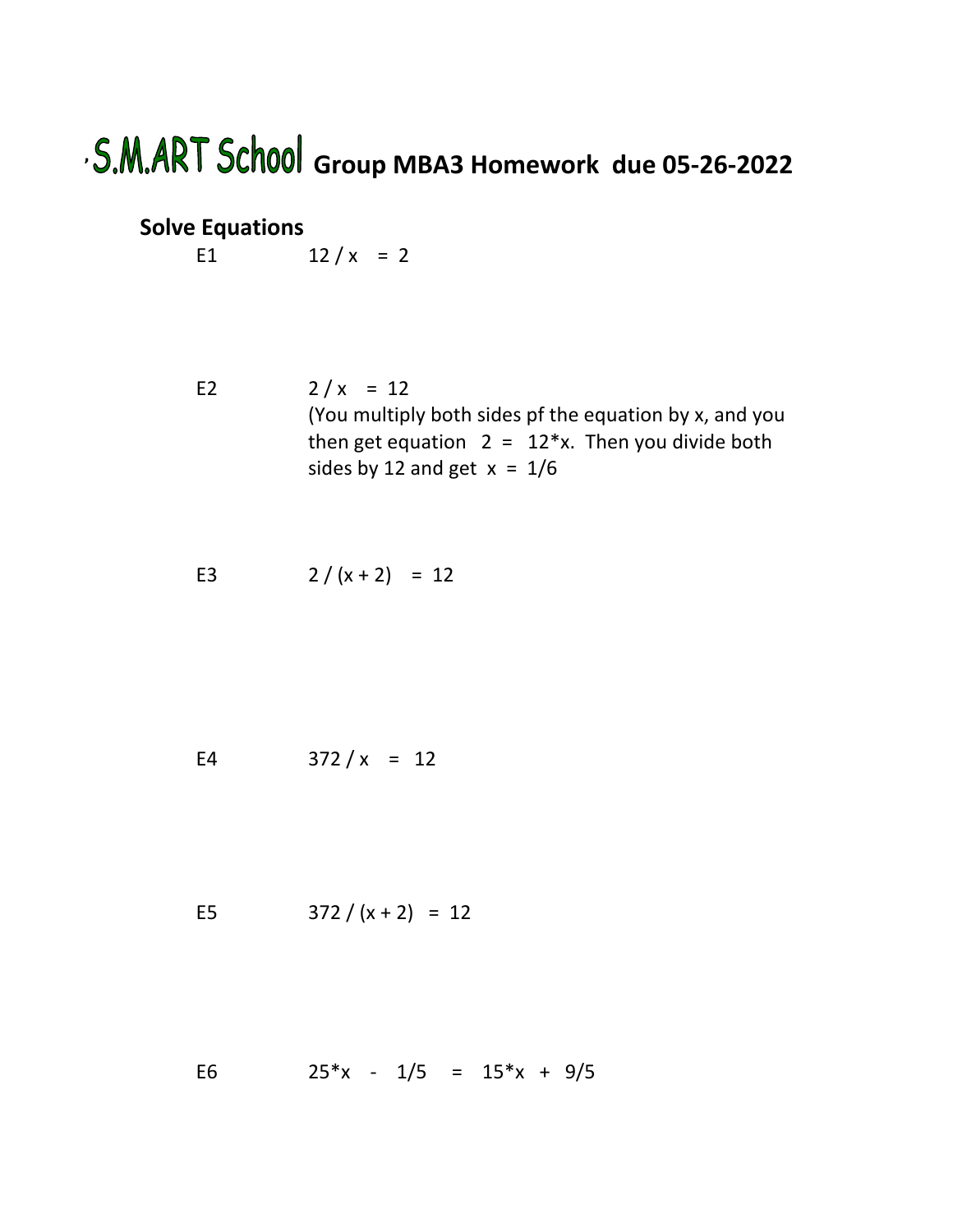W1 Rectangle's length increased by 17, and its width decreased by 7. Describe how did the perimeter change?

W2 Emir went to the park. If the area of the park is 1,600 square yards, and the park is in the shape of a square, what is the length and width of the park?

W3 Emir went to the park. If the area of the park is 1600 square yards, the park is in the shape of a rectangle, and one side is 100 yards, then what is the length the adjacent side?

- W4 During summer holidays Bob Widecheer earned extra money moving lawns. He moves 12 lawns an hour and has 42 lawns to move. How many minutes will it take him?
- W5 Paul drove 12 miles for 4 hours. His dog covered the 15 miles distance for 3 hours. Who can cover more in one hour and by how much?